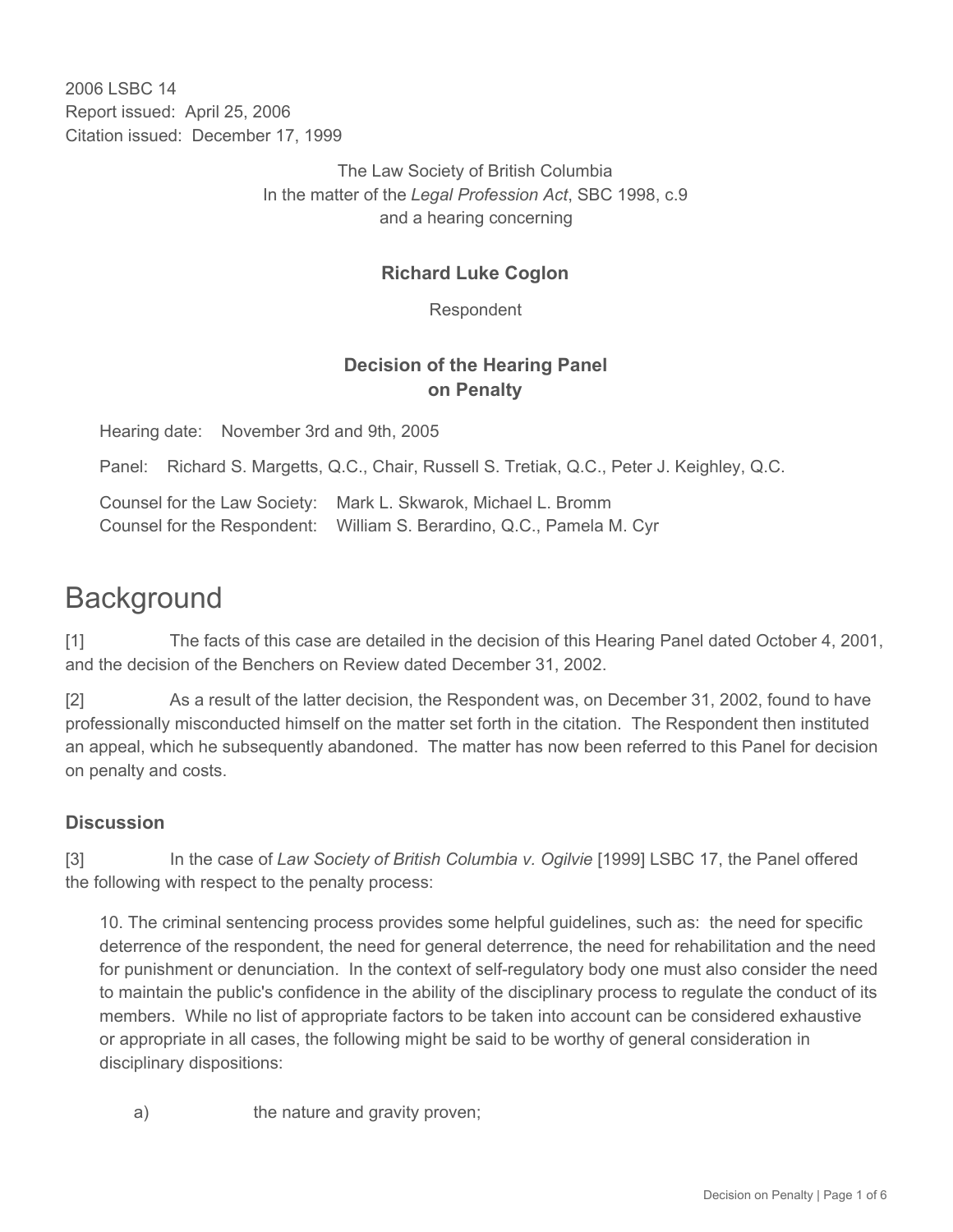| b)             | the age and experience of the respondent;                                                                                                                                 |
|----------------|---------------------------------------------------------------------------------------------------------------------------------------------------------------------------|
| $\mathsf{C}$ ) | the previous character of the respondent, including details of prior disciplines;                                                                                         |
| d)             | the impact upon the victims;                                                                                                                                              |
| e)             | the advantage gained, or to be gained, by the respondent;                                                                                                                 |
| f              | the number of times the offending conduct occurred;                                                                                                                       |
| g)             | whether the respondenthas acknowledged the misconduct and taken steps to<br>disclose and redress the wrong and the presence or absence of other mitigating circumstances; |
| h)             | the possibility of remediating or rehabilitating the respondent;                                                                                                          |
| $\mathbf{i}$   | the impact on the respondent of criminal or other sanctions or penalties;                                                                                                 |
| j)             | the impact of the proposed penalty on the respondent;                                                                                                                     |
| $\mathsf{k}$   | the need for specific and general deterrence;                                                                                                                             |
| $\vert$        | the need to ensure the public's confidence in the integrity of the profession; and                                                                                        |
| m)             | the range of penalties imposed in similar cases.                                                                                                                          |

## **Nature and Gravity of the Conduct Proven**

[4] The Benchers determined that the Respondent was in a " hopelessly conflicted position" that prevented him from fulfilling his duty of loyalty to his first clients, [clients], both when he assisted Mr. L. in covertly acquiring an interest in [company] and when he then amended the offering memorandum without disclosing Mr. L.'s investment. The amendment of the offering memorandum then placed the Respondent in a second position of conflict in that his family had interests in [company] that might reasonably have been expected to affect his professional judgment.

[5] The Respondent had been specifically instructed by Mr. J.S. of [corporation] that no employees, directors, or officers of [corporation] were allowed to participate in the investment. He knew that there was at least some " qualified prohibition" in the legislation against investments in the project by directors such as Mr. L., and that his first clients, [clients] were extremely concerned about the political sensitivity of such an investment. He was aware that this sensitivity was significant enough that the entire project might be abandoned if the involvement of " insiders" came to light. The Respondent also knew that Mr. L. proposed to invest in the project through the medium of an offshore company in order to keep his involvement secret from [clients]. The Respondent was fully aware that his instructions to keep Mr. L.'s investment secret prevented him from disclosing to his other clients the fact that Mr. L. was involved in the investment. As a result of this conflict, the Respondent acted in a manner contrary to his first client's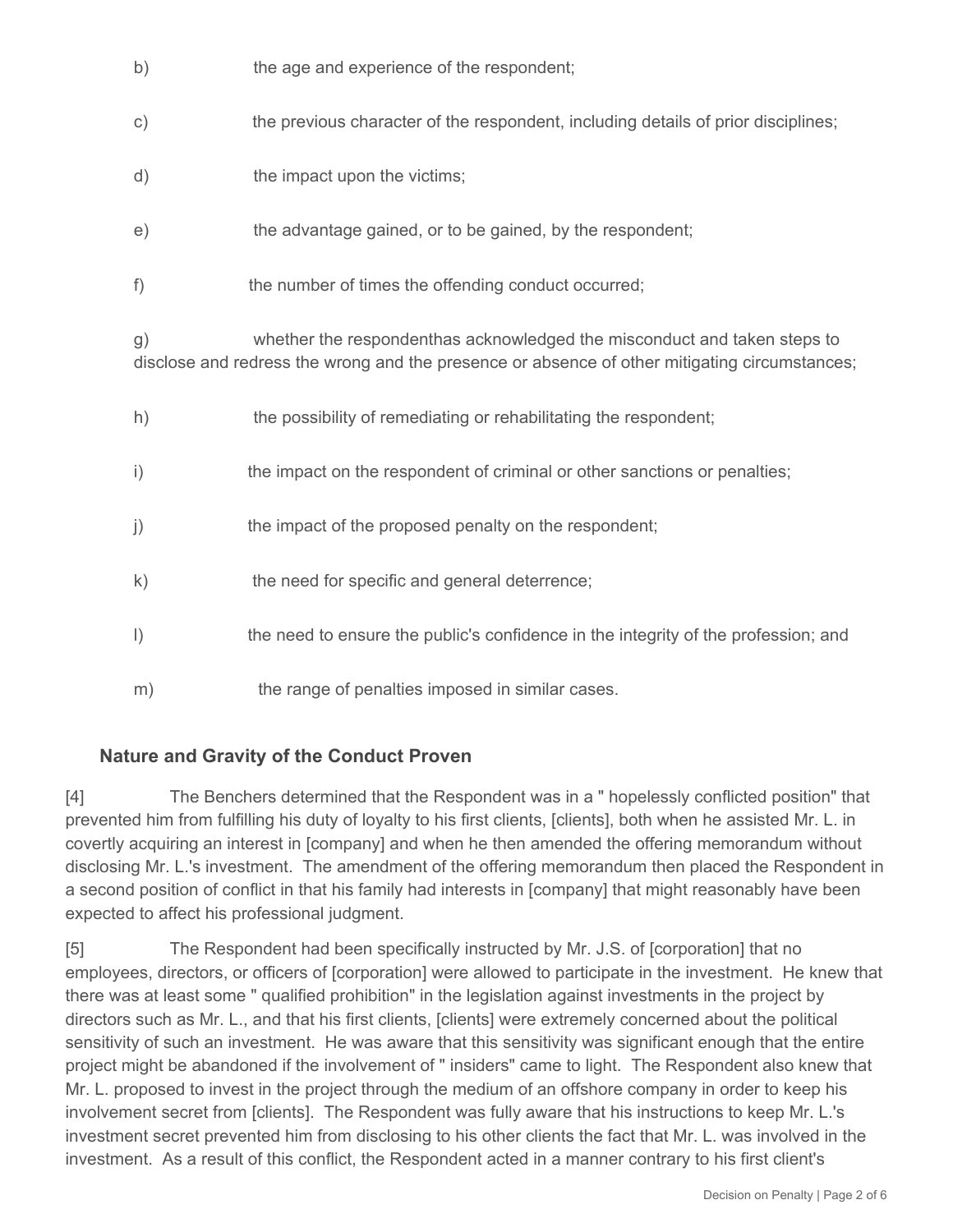instructions. His duty of candour to his first clients was compromised by his duties of confidentiality to his second.

[6] The Benchers correctly characterized the duty of loyalty as " one of the core values of the legal profession, perhaps the core value." The conflicts of interest into which the Respondent entered were of an extremely serious nature.

Age and Experience of the Respondent

[7] The Respondent was acknowledged to be an " expert" in the field of securities work.

Character and Disciplinary History of the Respondent

[8] The Respondent has no previous disciplinary record with the Law Society, and there is no evidence as to his character before the Panel, with the exception of evidence relating to the substance of this citation.

Impact on the Victim

[9] No actual financial loss appears to have arisen from the Respondent's conduct. In fact, the project ultimately was a success. In dealing with issues of conflict, however, the Panel must also consider the possibility of injury to a party even if no actual injury occurs. In this case, the Respondent's first clients and the market in general were prevented from deciding for themselves whether Mr. L.'s investment in the [R} project was appropriate and whether the market was supportive of the project. Similarly, the " family shareholders" were denied an opportunity for input into the amendment of the offering memorandum.

Advantage Gained or to be Gained by the Respondent

[10] The Respondent was not motivated directly by the hope of financial gain although, through the investments of his wife and extended family, he enjoyed at least a theoretical prospect of a gain by virtue of his conduct.

Number of Times the Offending Conduct Occurred

[11] The citation contains two counts. The first count alleged that the Respondent accepted a retainer from Mr. L. in conflict with his existing retainer with [client]. The second count alleged that the Respondent acted for [client] in amending the offering memorandum when the Respondent's family had a financial interest in the transaction that might reasonably be expected to effect his professional judgment.

Acknowledgement by Respondent/Steps Taken in Redress/Other Mitigating Factors

[12] The Respondent has acknowledged that the conflicts he entered into were " obvious" . There are no mitigating factors.

Possibility of Remediation or Rehabilitation

[13] There is no evidence to suggest that rehabilitation or remediation is required.

Impact of Other Sanctions

[14] No evidence was placed before the Panel of any other sanctions visited on the Respondent by virtue of his conduct in this case.

Impact of the Proposed Penalty on the Respondent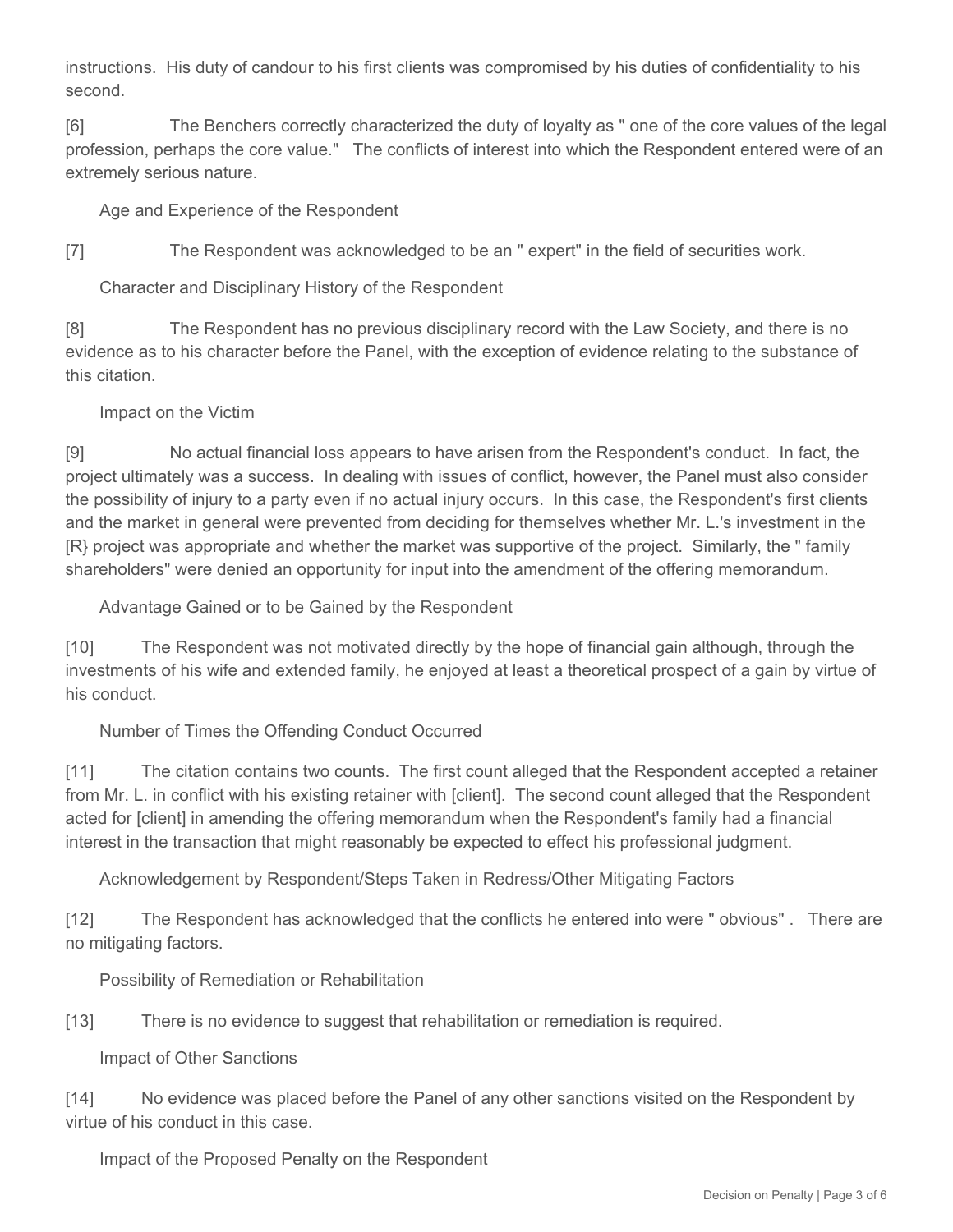[15] The Respondent has been unable to practise since early 2003 by virtue of his failure to pay his annual membership fees, the final date for late payment of which was January 31 of that year. Although he applied for reinstatement, the Review Panel's finding of professional misconduct resulted in his application for reinstatement being referred to the Credentials Committee. The Credentials Committee ordered a hearing to determine the Respondent's fitness for readmission, but agreed to hold the application in abeyance pending the disposition of the Respondent's appeal to the Court of Appeal. As a result, the Respondent has now been out of practice for over three years. Mr. Skwarok admits, on behalf of the Law Society, that a suspension will not have the same impact on the Respondent as it would have were he currently practising.

[16] The Respondent testified that he has suffered personally and professionally as a result of the publicity surrounding this issue. He has learned that members of the profession, the public, the media, the business community, and even his own friends and family, have been under the mistaken impression that he has been disbarred. He says that the TSX Listing Committee has refused to accept him as a director of a public company as a result of the Benchers' finding of professional misconduct. He has been asked to resign from positions with other companies. He has been advised that companies with which he is associated have been treated unfavourably by regulators as a result of the Benchers' finding of professional misconduct and the formerly outstanding appeal.

[17] The Respondent also says that his personal life has been significantly affected by these disciplinary proceedings. Ultimately, his marriage ended and his relationship with his father-in-law, Mr. L., has become strained.

#### Specific and General Deterrence

[18] In light of the impact of these proceedings upon the Respondent's domestic, social, and business relationships, specific deterrence is not a significant factor.

[19] However, the nature and seriousness of the conflicts in which the Respondent engaged himself suggests that general deterrence is a significant factor in determining an appropriate penalty.

[20] A lawyer who places himself or herself in a position of conflict can never be sure in advance whether actions taken in this context will result in damage. The conflict avoidance provisions set forth in the *Professional Conflict Handbook* are not simply remedial: they are preventative for the simple reason that the only safe way to deal with conflicts is to avoid them altogether. A lawyer must not be allowed to gauge the seriousness of a conflict with reference solely to the harm it may cause. Such would turn the avoidance of conflict into a game of probability in which lawyers play the odds, weighing potential benefits and liabilities in each conflict as it arises.

Public Confidence in the Integrity of the Legal Profession

[21] The Law Society is, first and foremost, charged with ensuring that the public interest in the administration of justice is upheld. The Benchers are mandated to establish standards for the professional responsibility of the Law Society's members. Law Society proceedings must focus on the public interest in ensuring that lawyers maintain high professional standards. The focus is not on punishment or retribution. Although an appropriate penalty may have a punitive effect, the goal of the Law Society is the protection of the public and the maintenance of public confidence in the profession and the Law Society as regulated:

*Law Society of British Columbia v. Dent* [2001] LSBC 36.

Range of Penalties in Similar Cases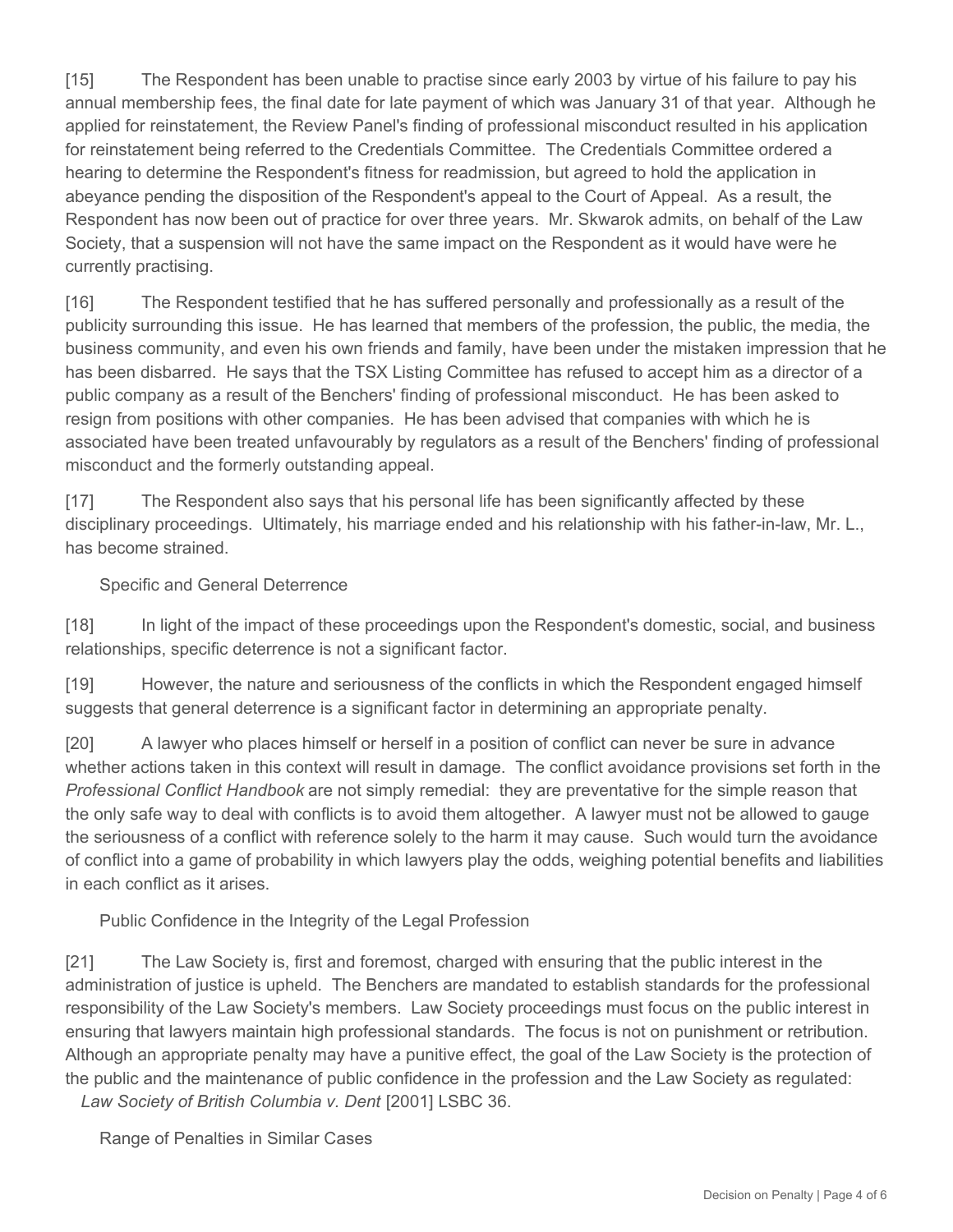[22] Precedents involving conflict of interest are few. In any event, this Panel is charged with determining an appropriate penalty in the circumstances of this somewhat unique case.

[23] The Panel has considered the case of *Law Society of British Columbia v. Van Twest* [1994] LSDD No. 129, in which the respondent was found to have misconducted himself in acting for more than one party in a series of related real estate transactions, and in one instance where he had a personal interest in the transaction. The respondent failed to obtain the consent of the parties to act for more than one of them, failed to advise one or more of the parties that he was acting for other parties, and failed to advise one or more parties to obtain independent legal advice. In the course of the transactions, the respondent certified the signatures of mortgagors who had not appeared before him. There appeared to be no evidence of any loss suffered by any party, and Mr. Van Twest was suspended for a period of two weeks and ordered to pay the sum of \$2,500.00 as costs. In addition, he was required to comply with some remaining directions from the then Competency Committee.

[24] The Panel has also considered the case of *Law Society of British Columbia v. Dent* [2001] LSBC 36. In order to finance the purchase of a family home in 1992, Mr. Dent obtained two loans from institutional lenders and a \$50,000.00 loan from one E, a friend of his wife. Subsequently, Mr. Dent took steps to consolidate family debts and sought a new loan from a private lender, agreeing to provide that lender with a new second mortgage on the family home as security. He intended the proceeds of the new mortgage to pay off the existing second mortgage and certain other debts. At that time, Mr. Dent prepared and registered a third mortgage on title as security for E's loan, thereby performing a legal service for her when he had a financial interest in the matter, contrary to Chapter 7, Rule 1 of the *Professional Conduct Handbook*.

[25] In 1996, Mr. Dent and his wife separated and the property was sold after the commencement of foreclosure proceedings. The sale proceeds were sufficient to discharge the first mortgage and most of the second mortgage, but not the third mortgage, such that E was not repaid the full balance of her loan. Mr. Dent admitted that he had breached a fiduciary obligation he had assumed in respect to E by placing his own interest in obtaining a new loan directly in conflict with her interest in having adequate mortgage security. At the time he prepared the third mortgage, he did not advise E that a new second mortgage would take priority over hers, did not send her a copy of the mortgage or State of Title Certificate for ten months and did not recommend that she obtain independent legal advice. After recognizing that he had not obtained adequate security for E, Mr. Dent failed to advise E of her potential claim against him and failed to recommend that she obtain independent legal advice and failed to report the potential claim to his professional liability insurer. In fact, he took steps to prevent the client from recovering under the insurance policy. Ultimately, E obtained judgment in the amount of \$50,337.62 against Mr. Dent, together with special costs of \$22,070.42. At the time of the Hearing Panel's decision, Mr. Dent was paying \$1,000.00 per month on this judgment. The Panel took into account Mr. Dent's strained financial circumstances and the fact that he had apologized to E, helped to expedite the disciplinary proceedings and was making regular payments to settle the debt. The Panel indicated that it was not overlooking the importance of undivided loyalty to a client and the fact that Mr. Dent had received a personal advantage from his misconduct. E had received no worthwhile security for her loan and was obliged to commence legal proceedings to collect the debt owed to her. In the result, Mr. Dent was suspended for a period of one month and ordered to pay the costs of the proceeding in the amount of \$5,023.22.

#### **Result**

[26] In the result, the Panel has determined that a one-month suspension is appropriate in the circumstances of this case. Although the fact that the Respondent has been out of practice for some three